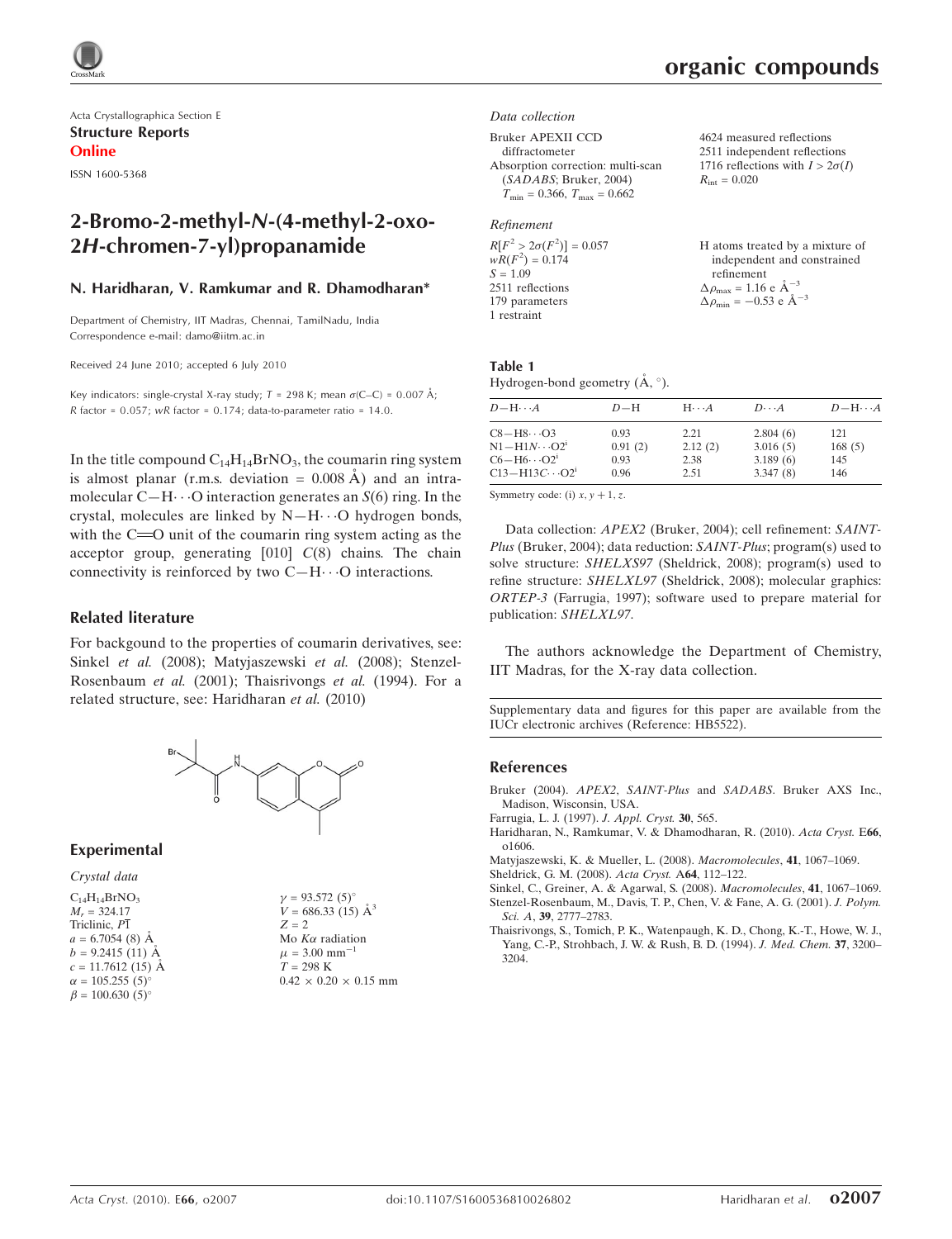# **supporting information**

*Acta Cryst.* (2010). E**66**, o2007 [https://doi.org/10.1107/S1600536810026802]

# **2-Bromo-2-methyl-***N***-(4-methyl-2-oxo-2***H***-chromen-7-yl)propanamide**

# **N. Haridharan, V. Ramkumar and R. Dhamodharan**

## **S1. Comment**

The title compound  $C_{14} H_{14}$  Br N  $O_3$ , is a monofunctional coumarin derivative, which is used as an initiator (Sinkel *et al.*, 2008) in Atom Transfer Radical Polymerization (ATRP). We have already reported a similar ATRP initiator (Haridharan *et al.*, 2010) with flourine containing coumarin derivative. The title compound reported here is a similiar derivative with bromo methyl propanamide and with a methyl substitution.

The synthesis of oxygen containing heterocyclic based initiators and their crystal structures are worth while to study due to their interesting properties and diverse bioactivities such as non peptidic HIV protease inhibition and tyrosine kinase inhibition (Thaisrivongs *et al.*, 1994).

In the title compound  $C_{14}$  H<sub>14</sub> Br N O<sub>3</sub>, the coumarin ring system is plannar and the Br atom in the 2-bromo-2-methyl propanamide moiety is almost perpendicular to the ring.

The torsion angle of C6—C7—N1—C11 and C8—C7—N1—C11 are -177.89 (2)° and -2.75 (2)° respectively. The crystal is stabilized by intermolecular N—H···O hydrogen bond.

# **S2. Experimental**

7-Amino-4-methylcoumarin (4 g, 0.022 moles), triethylamine (5.08 g, 0.050 moles) and THF (200 ml) were placed in a 3-neck round bottomed flask. Bromoisobutyrl bromide (11.54 g, 0.050 moles) was added slowly, using a syringe, with stirring, upon which an white precipitate of triethylammonium bromide was formed. The mixture was left to react for 6 h, with stirring. Subsequently, triethylammonium bromide, the precipitate was removed by filtration and the THF was removed by rotary evaporation. The resulting crude product was dissolved in ethyl acetate, washed with bicarbonate solution and then with water thrice followed by brine solution and dried over anhydrous sodium sulfate. The solvent was removed from the resulting solution by rotary evaporation. The product was purified by column chromatography technique using 10% ethyl acetate in hexane as the eluent to obtain pure initiator as a light yellow solid. Recrystallization of the compound from chloroform gave light yellow slabs of (I).

### **S3. Refinement**

The nitrogen H atom was located in a difference Fourier map and refined isotropically. All other hydrogen atoms were fixed geometrically and allowed to ride on the parent carbon atoms, with aromatic C—H = 0.93 Å and methyl C—H = 0.96 Å. The displacement parameters were set for phenyl H atoms at  $U_{iso}(H) = 1.2U_{eq}(C)$  and methyl H atoms at  $U_{iso}(H) =$  $1.5U_{eq}(C)$ .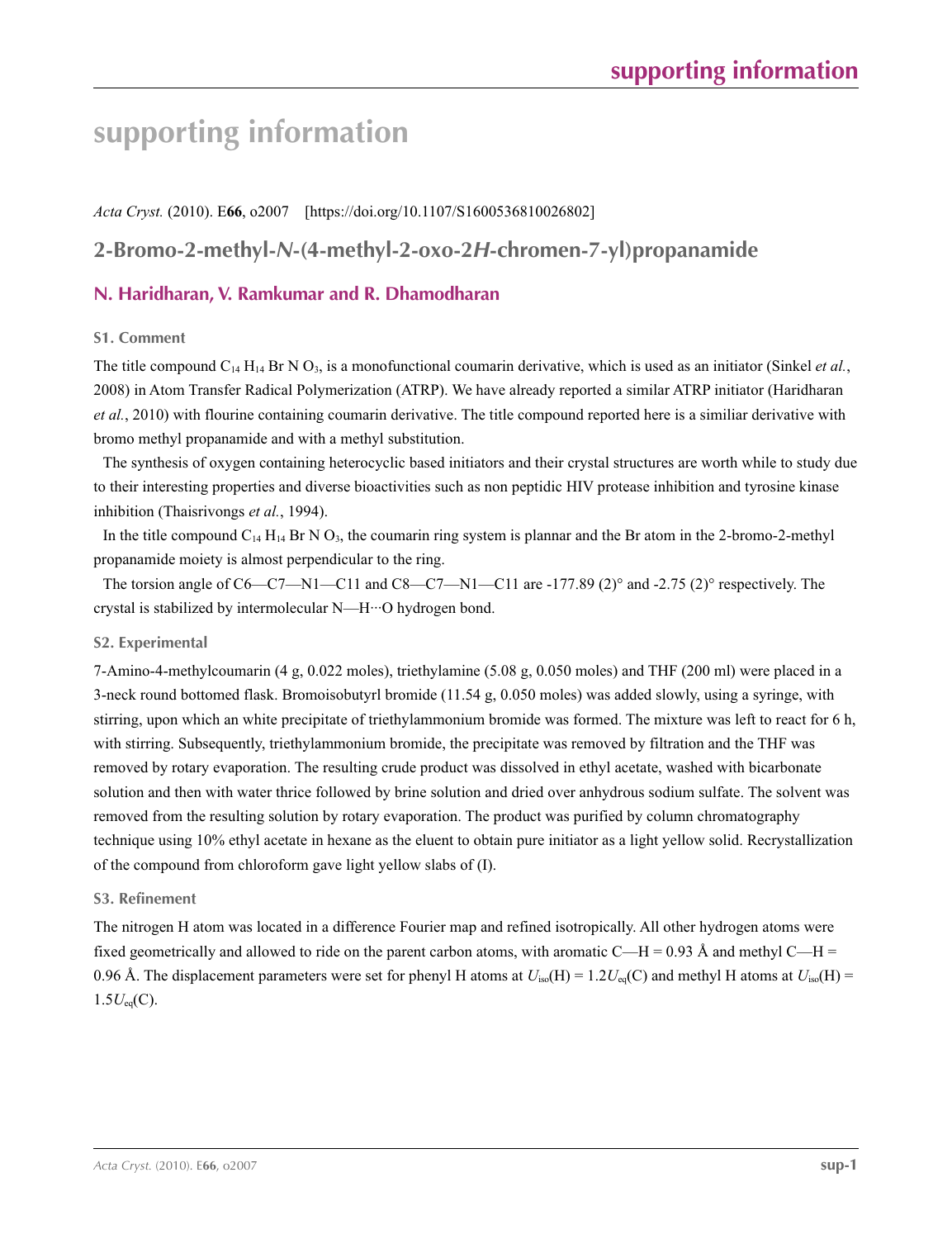

# **Figure 1**

The molecular structure of (I) with atoms represented as 30% probability ellipsoids.



# **Figure 2**

The packing diagram for (I) showing the N—H···O interaction along the *b* axis.

**2-Bromo-2-methyl-***N***-(4-methyl-2-oxo-2***H***-chromen-7-yl)propanamide** 

*Crystal data*  $C_{14}H_{14}BrNO<sub>3</sub>$  $M_r = 324.17$ Triclinic, *P*1 Hall symbol: -P 1  $a = 6.7054(8)$  Å  $b = 9.2415(11)$  Å  $c = 11.7612(15)$  Å  $\alpha$  = 105.255 (5)<sup>°</sup>  $\beta$  = 100.630 (5)<sup>o</sup>  $γ = 93.572(5)°$  $V = 686.33$  (15) Å<sup>3</sup>

 $Z = 2$  $F(000) = 328$ *D*<sub>x</sub> = 1.569 Mg m<sup>-3</sup> Mo *Kα* radiation, *λ* = 0.71073 Å Cell parameters from 1785 reflections  $\theta$  = 2.5–24.5°  $\mu$  = 3.00 mm<sup>-1</sup> *T* = 298 K Slab, light-yellow  $0.42 \times 0.20 \times 0.15$  mm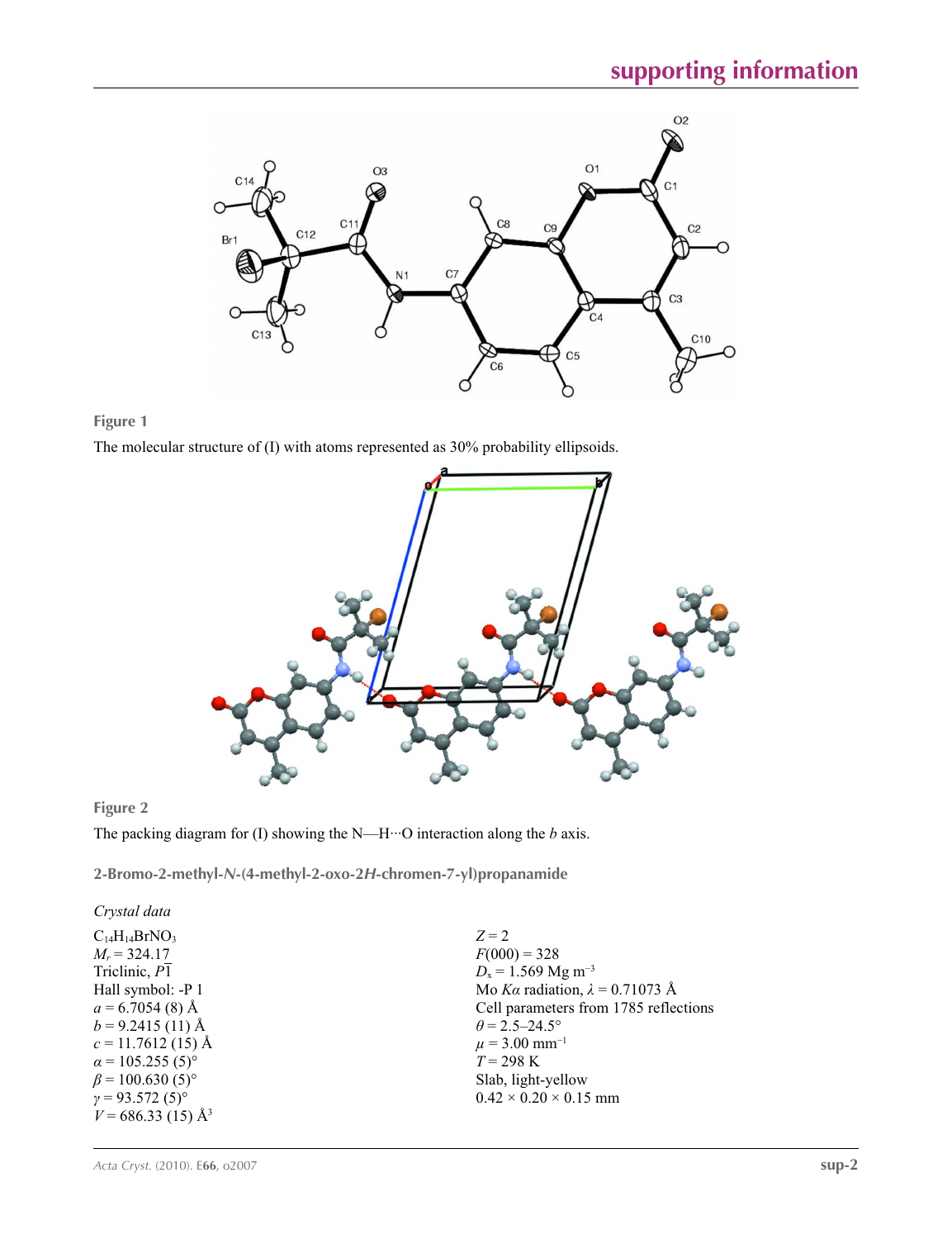*Data collection*

| Bruker APEXII CCD<br>diffractometer             | 4624 measured reflections<br>2511 independent reflections   |
|-------------------------------------------------|-------------------------------------------------------------|
| Radiation source: fine-focus sealed tube        | 1716 reflections with $I > 2\sigma(I)$                      |
| Graphite monochromator                          | $R_{\text{int}} = 0.020$                                    |
| phi and $\omega$ scans                          | $\theta_{\rm max}$ = 28.3°, $\theta_{\rm min}$ = 1.8°       |
| Absorption correction: multi-scan               | $h = -8 \rightarrow 5$                                      |
| (SADABS; Bruker, 2004)                          | $k = -11 \rightarrow 10$                                    |
| $T_{\min}$ = 0.366, $T_{\max}$ = 0.662          | $l = -11 \rightarrow 14$                                    |
| Refinement                                      |                                                             |
| Refinement on $F^2$                             | Secondary atom site location: difference Fourier            |
| Least-squares matrix: full                      | map                                                         |
| $R[F^2 > 2\sigma(F^2)] = 0.057$                 | Hydrogen site location: inferred from                       |
| $wR(F^2) = 0.174$                               | neighbouring sites                                          |
| $S = 1.09$                                      | H atoms treated by a mixture of independent                 |
| 2511 reflections                                | and constrained refinement                                  |
| 179 parameters                                  | $w = 1/[\sigma^2(F_0^2) + (0.1P)^2 + 0.350P]$               |
| 1 restraint                                     | where $P = (F_o^2 + 2F_c^2)/3$                              |
| Primary atom site location: structure-invariant | $(\Delta/\sigma)_{\text{max}}$ < 0.001                      |
| direct methods                                  | $\Delta\rho_{\text{max}} = 1.16 \text{ e } \text{\AA}^{-3}$ |
|                                                 | $\Delta\rho_{\rm min} = -0.53$ e Å <sup>-3</sup>            |

# *Special details*

**Geometry**. All e.s.d.'s (except the e.s.d. in the dihedral angle between two l.s. planes) are estimated using the full covariance matrix. The cell e.s.d.'s are taken into account individually in the estimation of e.s.d.'s in distances, angles and torsion angles; correlations between e.s.d.'s in cell parameters are only used when they are defined by crystal symmetry. An approximate (isotropic) treatment of cell e.s.d.'s is used for estimating e.s.d.'s involving l.s. planes. **Refinement**. Refinement of  $F^2$  against ALL reflections. The weighted R-factor wR and goodness of fit *S* are based on *F*<sup>2</sup> , conventional *R*-factors *R* are based on  $F$ , with  $F$  set to zero for negative  $F^2$ . The threshold expression of  $F^2 > \sigma(F^2)$  is used only for calculating *R*-factors(gt) *etc*. and is not relevant to the choice of reflections for refinement. *R*-factors based on *F*<sup>2</sup> are statistically about twice as large as those based on *F*, and *R*factors based on ALL data will be even larger.

|  |  |  |  | Fractional atomic coordinates and isotropic or equivalent isotropic displacement parameters $(\hat{A}^2)$ |  |  |
|--|--|--|--|-----------------------------------------------------------------------------------------------------------|--|--|
|  |  |  |  |                                                                                                           |  |  |

|                | $\mathcal{X}$ | у          | z          | $U_{\rm iso}*/U_{\rm eq}$ |  |
|----------------|---------------|------------|------------|---------------------------|--|
| Br1            | 0.34908(9)    | 0.90419(7) | 0.61854(6) | 0.0714(3)                 |  |
| C <sub>1</sub> | 0.2652(7)     | 0.2486(5)  | 1.0477(4)  | 0.0377(11)                |  |
| C <sub>2</sub> | 0.3283(7)     | 0.3307(5)  | 1.1731(4)  | 0.0388(11)                |  |
| H2             | 0.3551        | 0.2772     | 1.2299     | $0.047*$                  |  |
| C <sub>3</sub> | 0.3497(6)     | 0.4824(5)  | 1.2107(4)  | 0.0352(10)                |  |
| C <sub>4</sub> | 0.3086(6)     | 0.5641(5)  | 1.1221(4)  | 0.0291(10)                |  |
| C <sub>5</sub> | 0.3260(7)     | 0.7225(5)  | 1.1480(4)  | 0.0362(11)                |  |
| H <sub>5</sub> | 0.3639        | 0.7807     | 1.2279     | $0.043*$                  |  |
| C <sub>6</sub> | 0.2890(7)     | 0.7927(5)  | 1.0596(4)  | 0.0347(10)                |  |
| H <sub>6</sub> | 0.3042        | 0.8976     | 1.0795     | $0.042*$                  |  |
| C7             | 0.2285(6)     | 0.7087(5)  | 0.9391(4)  | 0.0291(9)                 |  |
|                |               |            |            |                           |  |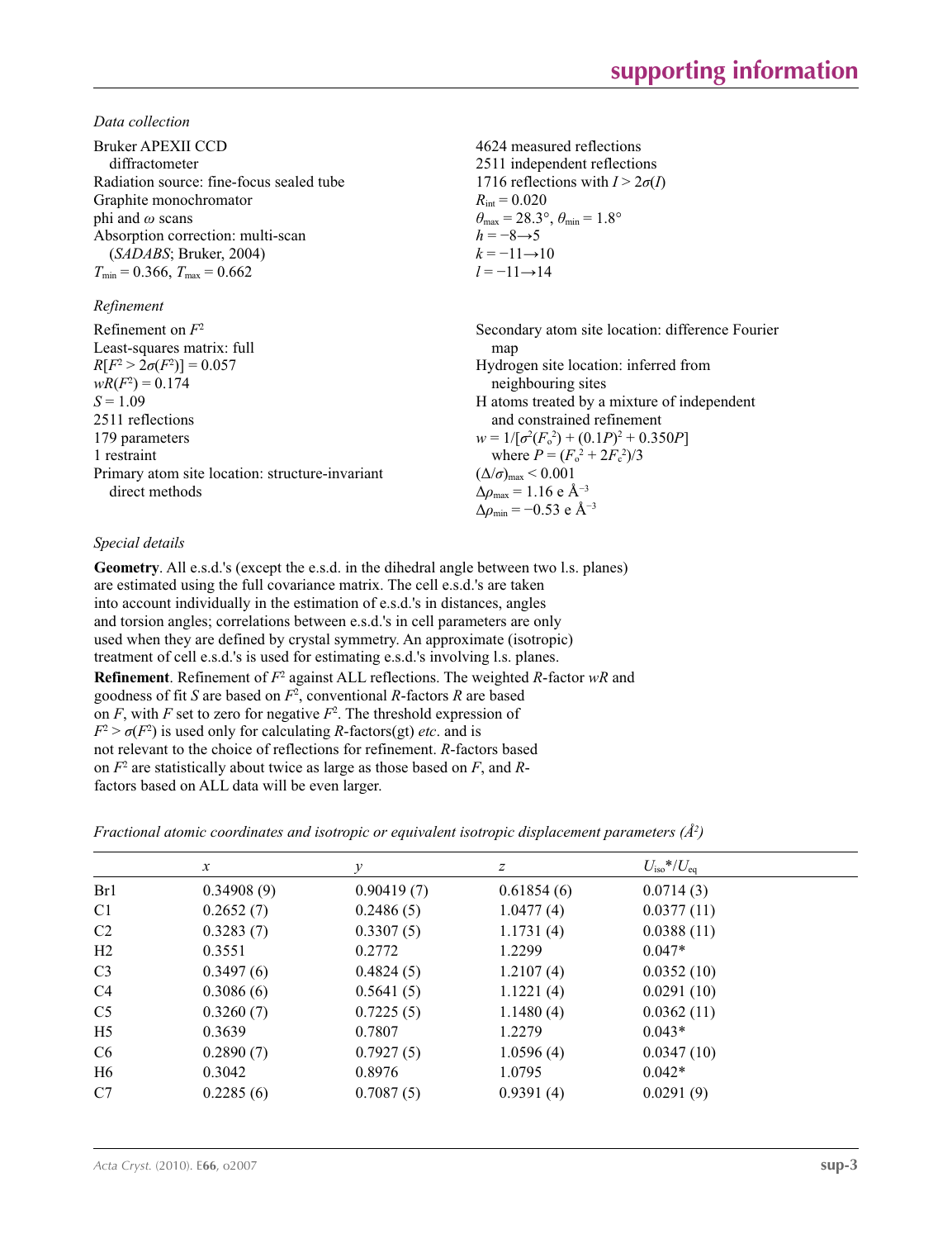| C8                | 0.2092(6)     | 0.5511(4) | 0.9098(4) | 0.0282(9)     |
|-------------------|---------------|-----------|-----------|---------------|
| H8                | 0.1700        | 0.4926    | 0.8301    | $0.034*$      |
| C9                | 0.2497(6)     | 0.4850(4) | 1.0021(4) | 0.0267(9)     |
| C10               | 0.4152(10)    | 0.5641(7) | 1.3424(5) | 0.0616(15)    |
| H10A              | 0.3063        | 0.6170    | 1.3694    | $0.092*$      |
| H10B              | 0.5336        | 0.6349    | 1.3549    | $0.092*$      |
| H10C              | 0.4477        | 0.4925    | 1.3872    | $0.092*$      |
| C11               | 0.1328(7)     | 0.7309(5) | 0.7300(4) | 0.0394(11)    |
| C12               | 0.0809(8)     | 0.8434(6) | 0.6573(4) | 0.0464(12)    |
| C13               | $-0.0004(12)$ | 0.9843(7) | 0.7192(6) | 0.0723(18)    |
| H <sub>13</sub> A | $-0.1170$     | 0.9573    | 0.7491    | $0.108*$      |
| H13B              | $-0.0397$     | 1.0413    | 0.6629    | $0.108*$      |
| H13C              | 0.1037        | 1.0443    | 0.7851    | $0.108*$      |
| C14               | $-0.0590(10)$ | 0.7627(8) | 0.5376(5) | 0.0688(17)    |
| H14A              | $-0.1897$     | 0.7310    | 0.5509    | $0.103*$      |
| H14B              | $-0.0003$     | 0.6760    | 0.4984    | $0.103*$      |
| H14C              | $-0.0757$     | 0.8300    | 0.4876    | $0.103*$      |
| N1                | 0.1878(5)     | 0.7900(4) | 0.8526(3) | 0.0344(9)     |
| O <sub>1</sub>    | 0.2284(4)     | 0.3286(3) | 0.9663(3) | 0.0340(7)     |
| O <sub>2</sub>    | 0.2428(6)     | 0.1122(4) | 1.0081(3) | 0.0560(10)    |
| O <sub>3</sub>    | 0.1211(7)     | 0.5975(4) | 0.6804(3) | 0.0650(12)    |
| H1N               | 0.196(7)      | 0.891(3)  | 0.889(4)  | $0.048(14)$ * |

*Atomic displacement parameters (Å2 )*

|                 | $U^{11}$   | $\mathcal{I}^{22}$ | $U^{33}$   | $U^{12}$    | $U^{13}$    | $U^{23}$   |
|-----------------|------------|--------------------|------------|-------------|-------------|------------|
| Br1             | 0.0746(4)  | 0.0678(5)          | 0.0796(6)  | 0.0004(3)   | 0.0157(3)   | 0.0365(4)  |
| C <sub>1</sub>  | 0.044(2)   | 0.024(3)           | 0.050(3)   | 0.0048(18)  | 0.007(2)    | 0.020(2)   |
| C <sub>2</sub>  | 0.048(2)   | 0.035(3)           | 0.039(3)   | 0.0044(19)  | 0.0067(19)  | 0.022(2)   |
| C <sub>3</sub>  | 0.041(2)   | 0.034(3)           | 0.032(2)   | 0.0017(18)  | 0.0041(18)  | 0.014(2)   |
| C <sub>4</sub>  | 0.035(2)   | 0.026(2)           | 0.029(2)   | 0.0043(16)  | 0.0071(16)  | 0.012(2)   |
| C <sub>5</sub>  | 0.049(2)   | 0.026(2)           | 0.028(2)   | 0.0052(18)  | 0.0016(18)  | 0.002(2)   |
| C6              | 0.059(3)   | 0.012(2)           | 0.030(3)   | 0.0029(17)  | 0.0056(19)  | 0.0035(19) |
| C7              | 0.036(2)   | 0.024(2)           | 0.030(2)   | 0.0050(16)  | 0.0076(16)  | 0.011(2)   |
| C8              | 0.038(2)   | 0.018(2)           | 0.026(2)   | 0.0024(16)  | 0.0035(16)  | 0.0037(19) |
| C9              | 0.0311(18) | 0.017(2)           | 0.032(2)   | 0.0040(14)  | 0.0046(16)  | 0.0070(19) |
| C10             | 0.091(4)   | 0.055(4)           | 0.037(3)   | 0.006(3)    | 0.001(3)    | 0.020(3)   |
| C11             | 0.055(3)   | 0.035(3)           | 0.031(3)   | 0.009(2)    | 0.0075(19)  | 0.015(2)   |
| C12             | 0.060(3)   | 0.041(3)           | 0.042(3)   | 0.008(2)    | 0.008(2)    | 0.018(2)   |
| C13             | 0.112(5)   | 0.063(4)           | 0.062(4)   | 0.045(4)    | 0.028(3)    | 0.037(3)   |
| C <sub>14</sub> | 0.080(4)   | 0.074(4)           | 0.051(4)   | $-0.003(3)$ | $-0.012(3)$ | 0.036(3)   |
| N1              | 0.053(2)   | 0.020(2)           | 0.031(2)   | 0.0074(15)  | 0.0043(16)  | 0.0105(18) |
| O <sub>1</sub>  | 0.0520(17) | 0.0136(15)         | 0.0361(18) | 0.0024(12)  | 0.0046(13)  | 0.0098(14) |
| O <sub>2</sub>  | 0.088(3)   | 0.0186(18)         | 0.061(2)   | 0.0042(16)  | 0.0067(19)  | 0.0166(17) |
| O <sub>3</sub>  | 0.129(4)   | 0.031(2)           | 0.0283(19) | 0.016(2)    | 0.0016(19)  | 0.0069(16) |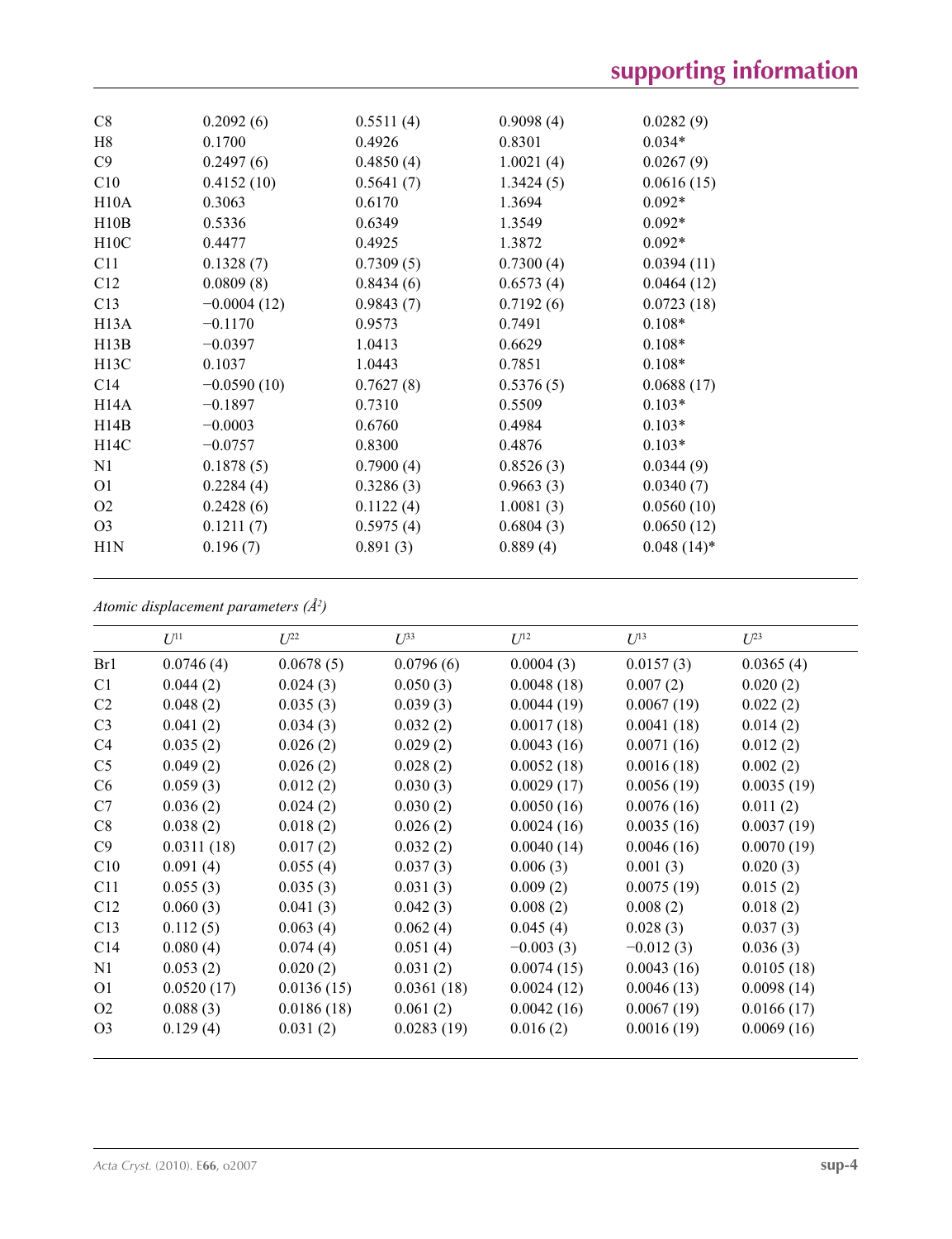*Geometric parameters (Å, º)*

| $Br1-C12$         | 2.017(5) | $C8 - H8$           | 0.9300   |
|-------------------|----------|---------------------|----------|
| $C1 - 02$         | 1.213(5) | $C9 - O1$           | 1.385(5) |
| $C1 - 01$         | 1.353(6) | $C10 - H10A$        | 0.9600   |
| $C1-C2$           | 1.439(7) | $C10 - H10B$        | 0.9600   |
| $C2-C3$           | 1.344(6) | $C10 - H10C$        | 0.9600   |
| $C2-H2$           | 0.9300   | $C11 - O3$          | 1.208(6) |
| $C3-C4$           | 1.438(7) | $C11 - N1$          | 1.370(6) |
| $C3 - C10$        | 1.502(7) | $C11 - C12$         | 1.529(7) |
| $C4 - C9$         | 1.377(6) | $C12 - C13$         | 1.503(8) |
| $C4 - C5$         | 1.407(6) | $C12 - C14$         | 1.514(7) |
| $C5-C6$           | 1.358(7) | $C13 - H13A$        | 0.9600   |
| $C5 - H5$         | 0.9300   | $C13 - H13B$        | 0.9600   |
| $C6-C7$           | 1.395(6) | C13-H13C            | 0.9600   |
| $C6 - H6$         | 0.9300   | $C14 - H14A$        | 0.9600   |
| $C7-C8$           | 1.397(6) | $C14 - H14B$        | 0.9600   |
| $C7 - N1$         | 1.414(6) | $C14 - H14C$        | 0.9600   |
| $C8-C9$           | 1.373(6) | $N1 - H1N$          | 0.91(2)  |
|                   |          |                     |          |
| $O2 - C1 - O1$    | 116.6(4) | H10A-C10-H10B       | 109.5    |
| $O2 - C1 - C2$    | 125.3(4) | C3-C10-H10C         | 109.5    |
| $O1 - C1 - C2$    | 118.1(4) | H10A-C10-H10C       | 109.5    |
| $C3-C2-C1$        | 122.1(4) | H10B-C10-H10C       | 109.5    |
| $C3-C2-H2$        | 119.0    | $O3 - Cl1 - N1$     | 123.0(4) |
| $C1-C2-H2$        | 119.0    | $O3 - Cl1 - Cl2$    | 120.7(4) |
| $C2-C3-C4$        | 118.5(4) | $N1 - C11 - C12$    | 116.2(4) |
| $C2-C3-C10$       | 120.5(4) | $C13-C12-C14$       | 111.2(5) |
| $C4 - C3 - C10$   | 121.0(4) | $C13 - C12 - C11$   | 116.9(4) |
| $C9 - C4 - C5$    | 116.0(4) | $C14 - C12 - C11$   | 109.7(4) |
| $C9 - C4 - C3$    | 119.2(4) | $C13 - C12 - Br1$   | 108.2(4) |
| $C5-C4-C3$        | 124.8(4) | $C14 - C12 - Br1$   | 106.0(4) |
| $C6-C5-C4$        | 121.8(4) | $C11 - C12 - Br1$   | 104.1(3) |
| $C6-C5-H5$        | 119.1    | $C12 - C13 - H13A$  | 109.5    |
| $C4-C5-H5$        | 119.1    | $C12 - C13 - H13B$  | 109.5    |
| $C5-C6-C7$        | 120.5(4) | H13A-C13-H13B       | 109.5    |
| $C5-C6-H6$        | 119.7    | C12-C13-H13C        | 109.5    |
| $C7-C6-H6$        | 119.7    | H13A-C13-H13C       | 109.5    |
| $C6-C7-C8$        | 119.3(4) | $H13B - C13 - H13C$ | 109.5    |
| $C6-C7-N1$        | 117.1(4) | $C12-C14-H14A$      | 109.5    |
| $C8 - C7 - N1$    | 123.5(4) | $C12-C14-H14B$      | 109.5    |
| $C9 - C8 - C7$    | 118.1(4) | H14A-C14-H14B       | 109.5    |
| $C9 - C8 - H8$    | 120.9    | C12-C14-H14C        | 109.5    |
| $C7-C8-H8$        | 120.9    | H14A-C14-H14C       | 109.5    |
| $C8-C9-C4$        | 124.2(4) | H14B-C14-H14C       | 109.5    |
| $C8 - C9 - O1$    | 114.9(3) | $C11 - N1 - C7$     | 126.8(4) |
| $C4 - C9 - O1$    | 120.9(4) | $C11 - N1 - H1N$    | 122(3)   |
| $C3 - C10 - H10A$ | 109.5    | $C7 - N1 - H1N$     | 111(3)   |